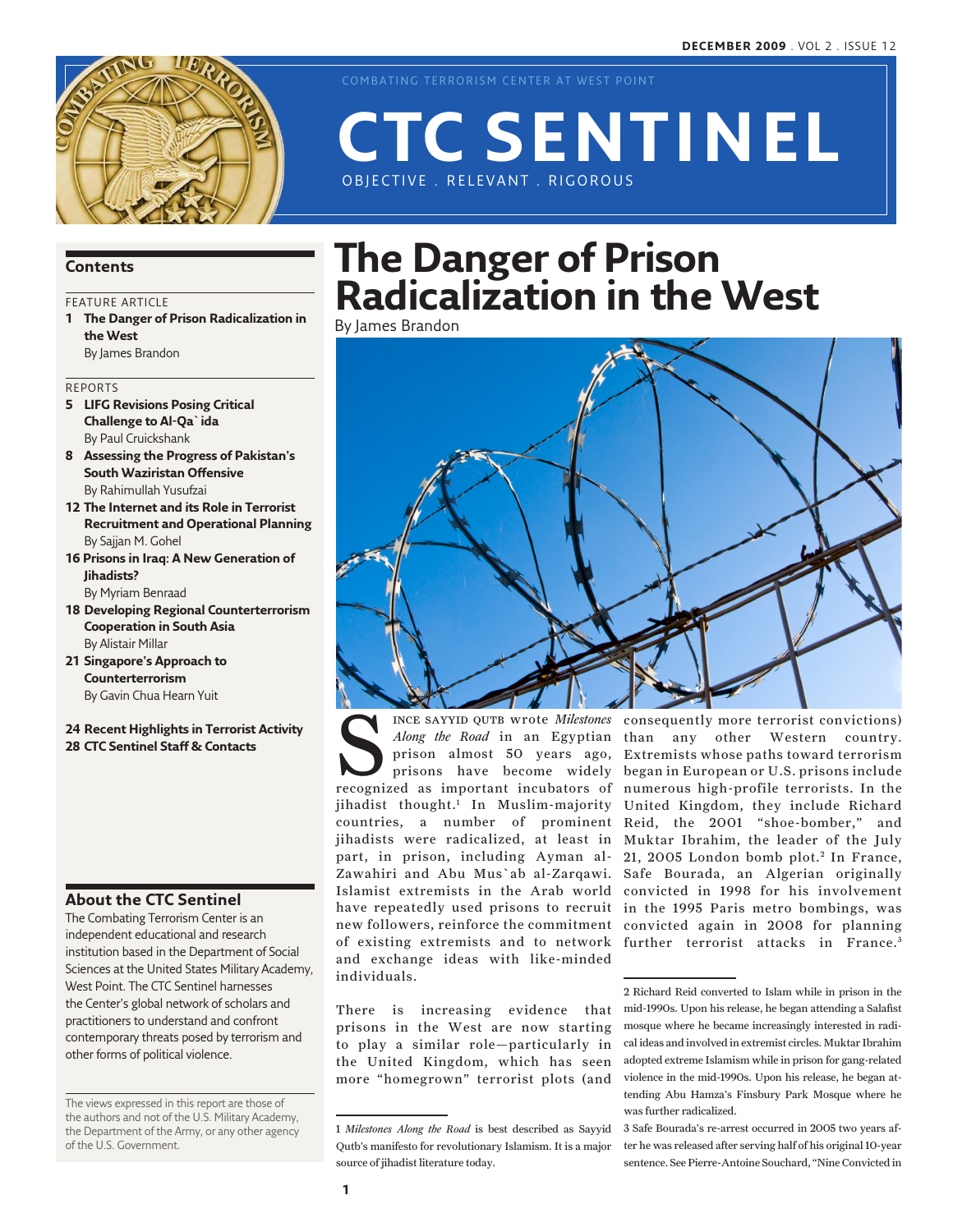### **CTC SENTINEL**

Among those convicted with him were other former convicts who he had met in prison. In Spain, Mohamed Achraf (also known as Abderrahmane Tahiri), who was convicted in 2007 of being a member of a terrorist organization, recruited others while imprisoned for credit card fraud in Salamanca prison. Additionally, key leaders in the 2004 Madrid bombing network had themselves been radicalized in Moroccan prisons.4 In the United States, where domestic radicalization has generally lagged behind Europe, there is now growing evidence of prison radicalization. In 2009, for instance, Kevin James, who founded the Jami`at al-Islam al-Sahih terrorist group while in a California prison, was convicted after admitting planning attacks on Jewish and Israeli targets in Los Angeles. <sup>5</sup>

While few of these individuals adopted extreme Islamist beliefs solely as the result of their time in prison, their prison experiences significantly accelerated their radicalization through isolating them from mainstream society while also exposing them to ideologies to which they ultimately proved highly vulnerable. It is important, therefore, to understand how radicalization in prison occurs. This article is largely based on accounts, letters and testimonies smuggled out of British prisons by suspected and convicted extremists, supported by official government reports and surveys.6

#### **Proactive Recruitment**

New convicts, Muslims and non-Muslims alike, typically arrive in prison feeling insecure, uncertain and afraid. In the United Kingdom, some imprisoned Islamists have adopted a proactive strategy to capitalize on this uncertainty by offering food, friendship and spiritual support to new arrivals in prison. For instance, one former prisoner in London's Belmarsh prison, the United Kingdom's main prison for convicted and suspected terrorists, has

Paris Terror Trial," Associated Press, October 24, 2008. 4 "Joyas robadas en España financiaron asesinatos de Al Qaeda en Argelia," *El Pais*, July 19, 2009.

6 Material on British prisons in this article comes from the author's recent report: James Brandon, *Unlocking Al-Qaeda: Islamist Extremism in British Prisons* (London: Quilliam Foundation, 2009).

written that the day he arrived in prison he was approached by some terrorist detainees:

some brothers approached me and said that they had been expecting me. At first I was a bit apprehensive as to whether I should trust them or not…But afterwards I felt comfortable. One of the brothers, *masha'Allah*, he packed some fruit and a chocolate in a bag and handed it to me before I went back to my cell.7

In the same prison, Omar Khyam, convicted of planning terrorist attacks in the United Kingdom, described how Rachid Ramda, a French Muslim who was imprisoned while fighting extradition to France (where he was later convicted of organizing the 1995 Paris metro bombings), proactively approached and befriended other inmates:

The first thing that struck me most about Rachid was the way he greeted me and the new Muslim arrivals, three hugs and a huge smile. He made me feel as if I had known him for years, such a warm personality and character, making everyone feel wanted and important, as if you are his best friend.8

Prison radicalization is more likely to begin through such personal relationships rather than through a ranting, wild-eyed extremist "brainwashing" an unwilling audience. As stated by a Muslim inmate in California's Folsom prison who is head of the jail's Islamic Studies Program, a rehabilitation program based on mainstream Sunni Islam: "The potential for radicalization must be understood on a one-to-one basis."9 In many cases, however, prisons are highly reluctant to separate extremists from ordinary prisoners—even though all evidence from the Middle East suggests that this is an essential first step toward containing radicalization. In France, for instance, official secularism prevents

such religious-based segregation. British reluctance, meanwhile, stems from the United Kingdom's disastrous experience with interning Irish Republican Army (IRA) members in the 1970s (detained IRA men swiftly turned a number of prisons into centers of radicalization and propaganda).

Such humble beginnings can provide a potent platform for Islamists to exert increasing influence over other prisoners. Amar Makhlulif, an Algerian also known as "Abu Doha" who is wanted in the United States for plotting to bomb Los Angeles International

**"Prisons are places where disaffected, often violent individuals are concentrated to be punished by the state. Such individuals are naturally receptive to an ideology that glorifies anti-social and anti-state violence and that appears to offer clear, albeit intolerant, solutions to complex problems of identity and belonging."**

Airport (who presently lives in London having defeated attempts to extradite him), has also written of how Ramda offered him advice while detained in Belmarsh: "When I need courage or I feel sad and everything in my life seems as though it has been turned upside down, I think of Rachid and reflect upon his advice. Rachid is a symbol of love, a brother in time of need."10 It is easy to see how such advice and moral support from extremists can easily turn into a deeper relationship—particularly when charismatic, articulate extremists come into contact with ordinary Muslim prisoners or new converts who have a limited knowledge of Islam and who are often poorly educated.

10 Brandon.

<sup>5</sup> U.S. Department of Justice, press release, March 9, 2009.

<sup>7</sup> Ibid.

<sup>8</sup> Ibid.

<sup>9</sup> Mark S. Hamm, *Terrorist Recruitment in American Correctional Institutions* (Washington, D.C.: National Institute of Justice, 2007).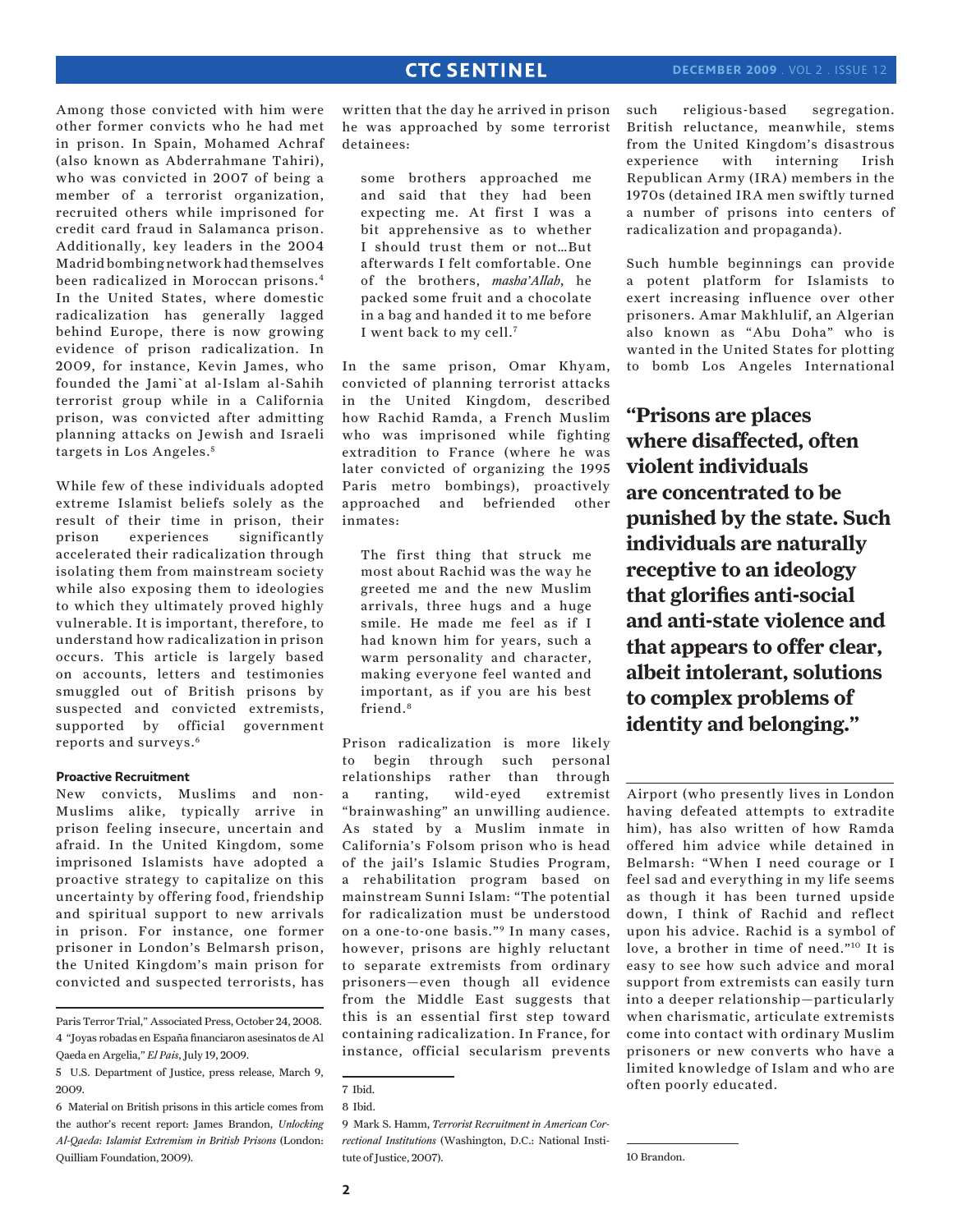# **CTC SENTINEL**

#### **Quest for Leadership**

Islamists, including convicted terrorists, frequently seek to become leaders of Muslims in prison—just as they do in wider society. In the United Kingdom, convicted terrorists such as Abu Hamza al-Masri<sup>11</sup> and Abdullah el-Faisal<sup>12</sup> both overtly sought to become representatives of Muslim prisoners. To accomplish this, they led demonstrations and hunger strikes against prison food or against perceived mistreatment by prison staff. El-Faisal later said that "if you're a cleric you have to set an example for other Muslim prisoners to follow, you're not supposed to crack up under pressure."13 Similar strategies have been followed in U.S. prisons, notably by the Jami`at al-Islam al-Sahih group, which organized "collective resistance" against prison authorities in Folsom prison.

In other instances, extremist influence is more subtle. In the United States, John Walker Lindh, the "American Taliban" captured in Afghanistan in 2001, impressed other prisoners by living an ostensibly pious and "humble" life in prison, having reportedly "made a study of proper Islamic etiquette."14 Exuding confidence, serenity and certainty often plays an important role in impressing other, less religiously observant Muslim prisoners. Extremists, however, also frequently benefit from aggressive macho prison cultures that typically respect violence and moral strength; this gives them an advantage over other Muslims, whether staff or other prisoners, who seek to preach more moderate, tolerant messages.

Where Islamists fail to become the leaders of other Muslim prisoners, either through defending their "rights" or through setting a moral example, there is another option: violence. Perhaps the most notable use of violence by extremist prisoners happened in Jordan where in the 1990s Abu Muhammad al-Maqdisi, the prominent jihadist ideologue, worked with his protégé, Abu

Mus`ab al-Zarqawi, to run a campaign of intimidation and violence within Suwaya prison. Their control over inmates and guards at the prison progressively enabled them to recruit petty criminals and transform them into jihadists.15

Similar violence also occurs in prisons in the West, although at a lower level and most often directed against white non-Muslim gangs and individuals. For instance, in the United Kingdom, a number of convicted terrorists held in Frankland prison during 2007- 2008 led other Muslim convicts in a tit-for-tat battle against white gangs and individuals, leading to a number of serious attacks involving boiling oil being thrown over rival prisoners,

**"Imprisoned extremists are often highly motivated by charismatic individuals who regard radicalizing others as a religious duty and as a means to fight back against the West, in effect to continue their jihad from within prison."**

stabbings and a riot during which Muslim inmates sought to damage and destroy prison facilities.16 In other instances, more generic "Muslim" gangs based on a loose sense of ethno-religious solidarity (rather than specifically Islamist ones led by convicted terrorists) have been involved in serious violence—often in response to perceived mistreatment by prison staff.

In November 2009 in Belgium, for example, Muslim gangs in Andenne prison responded to perceived insults against Islam by rioting—while violence between Muslims and non-Muslims has also been reported in Italian prisons.<sup>17</sup>

17 "Dégâts matériels limités à la prison d'Andenne," *7-Sur-7*, November 18, 2009; Tracy Wilkinson, "In an Italian Prison, The Call to Islam," *Los Angeles Times*, OcIn Australia, prison authorities even had to break-up and disperse a violent Islamist gang that had developed around a convicted murderer in the country's highest security prison.18 Such problems are arguably more severe in France, where an estimated 70% of prisoners are Muslim, and where a lack of Muslim chaplains in French prisons means that extremists are often not effectively challenged.19 A confidential report by the French prison service warned in 2008 that more than 400 Islamist prisoners were displaying "worrying behavior," which included enforcing prayers on other Muslims or displaying pictures of Usama bin Ladin in their cells. <sup>20</sup>

#### **Extremist Preaching**

Once Islamists have established their authority over other Muslim prisoners, they begin to spread their ideology. This most frequently occurs through smallscale prayer circles that might involve a combination of traditional teaching (such as memorizing the Qur'an) and ideological radicalization. Extremists typically place a high priority on such preaching; they see it not only as a religious duty, but also as a way to spite non-Muslim prison authorities. Abu Hamza al-Masri, for example, has reportedly given sermons between his cell and others' in the United Kingdom's Belmarsh prison using the pipes that connect separate prison cells. Similarly, in 2007 Islamist radicals in Spain were later found to have sent letters between different prisons, including ones discussing martyrdom, Islamic theology and the importance of violent jihad.<sup>21</sup>

In some British prisons, jihadists report near-continuous discussions with other prisoners. Prominent jihadist ideologue Abu Qatada, for instance, has written that

we remained with the brothers in [Belmarsh] prison for three years and regretfully, I did not complete

20 "400 islamistes font du prosélytisme en prison," *Le Figaro*, September 23, 2008.

<sup>11</sup> Abu Hamza al-Masri is an Egyptian Islamist activist known for his preaching against non-Muslims. He remains incarcerated in the United Kingdom.

<sup>12</sup> Abdullah el-Faisal is a Jamaican Muslim preacher who was imprisoned in the United Kingdom in 2003 for urging his audience to violence. In 2007, he was deported back to Jamaica.

<sup>13</sup> Brandon.

<sup>14</sup> Tom Junod, "Innocent," *Esquire*, July 1, 2006.

<sup>15</sup> Nibras Kazimi, "A Virulent Ideology in Mutation: Zarqawi Upstages Maqdisi," *Current Trends in Islamist Ideology* 2 (2005).

<sup>16 &</sup>quot;Terrorists Moved to New Jail After Death Threats," *Daily Telegraph*, March 20, 2008.

tober 4, 2005.

<sup>18</sup> Michael Perry, "Australia Breaks up Muslim Prison Gang," Reuters, April 23, 2007.

<sup>19</sup> Molly Moore, "In France, Prisons Filled With Muslims," *Washington Post*, April 29, 2008.

<sup>21</sup> Sebastian Rotella, "From Behind Bars, Waging a Verbal Jihad," *Los Angeles Times*, December 24, 2007.